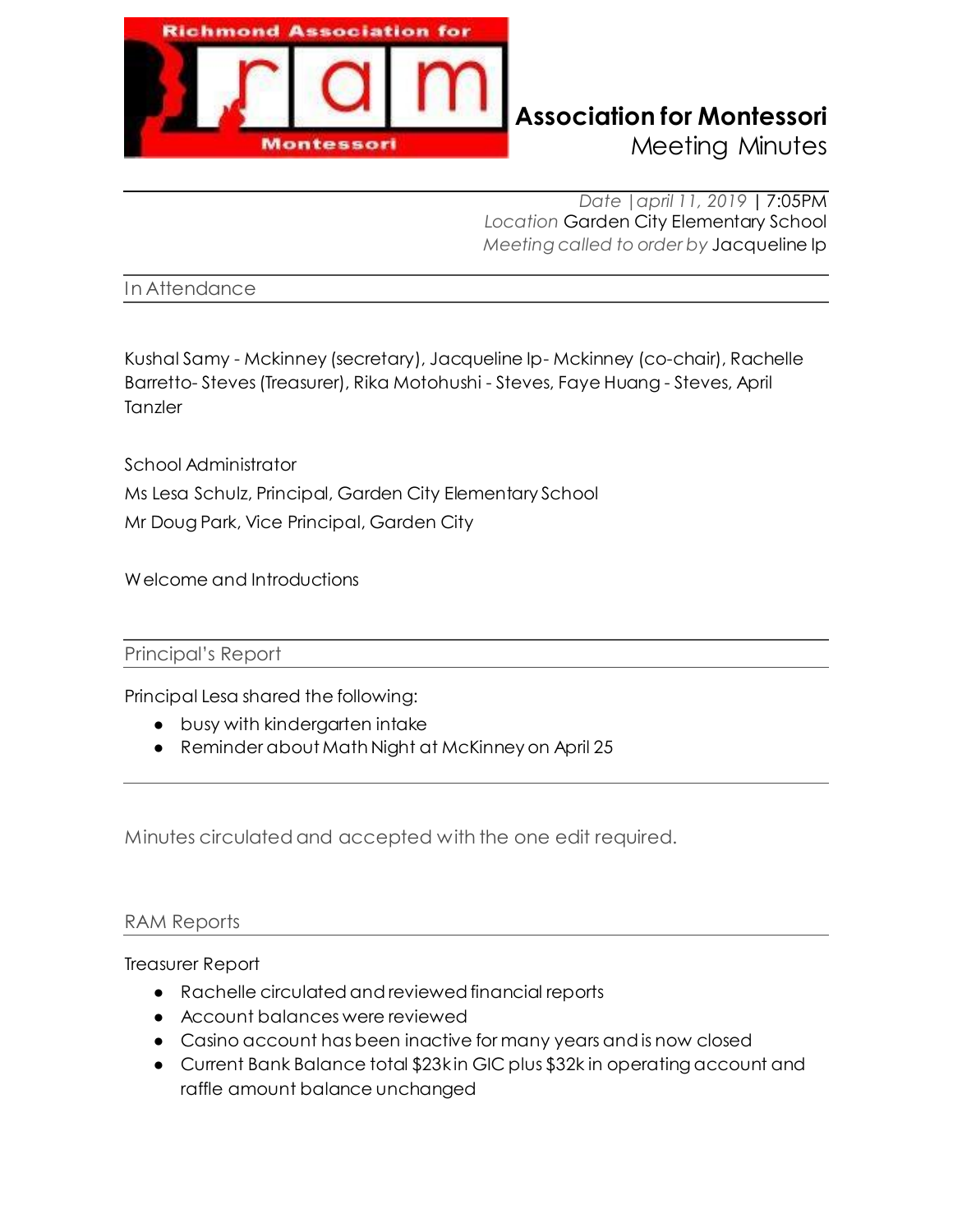

### **Richmond Association for Montessori**

Meeting Minutes

### Open Issues and New Business

Fundraiser Update

- Kids Night Out at Kidtropolis sold 42 tickets and we netted close to \$200
- $\bullet$  Eventbrite was used to sell tickets and it is worked well so we will use for future events
- Attendee discussed pros and cons of event and how to attract more participants
- **•** Jacqueline to look into scheduling a second event in early June

Montessori Math Night

- Scheduled for 6:30pm April 25 at McKinney
- Notices have been sent
- We will provide pizza for volunteers
- Child minding is available
- Need 2 TOC for .5 or .6 days so 2 teachers can plan the night
- Evening will start with a presentation by teachers, followed by 1 or 2 high school student, possibly have a Steveston London math teacher. Stations will be set up for parents to interact with materials

Scholarship program

- We will offer 1x \$500 Scholarship with the following criteria
	- ʊ Students must have attended Montessori at Mckinney, Steves or Garden City from at least grades 4-7;
	- ʊ Student must submit scholastics profile (grades) and 500 word essay on how Montessori has impacted his/her high school learning.
- ŏ We will form a committee to read the review submissions and select recipient(s) for this year

RAM Montessori Subsidy per school (spending update)

- Mckinney has submitted their request for \$4725
- Garden city and Steves are working on their lists

New Business

ŏ Two resignations Danny and Rachelle will be stepping down at the end of the year.